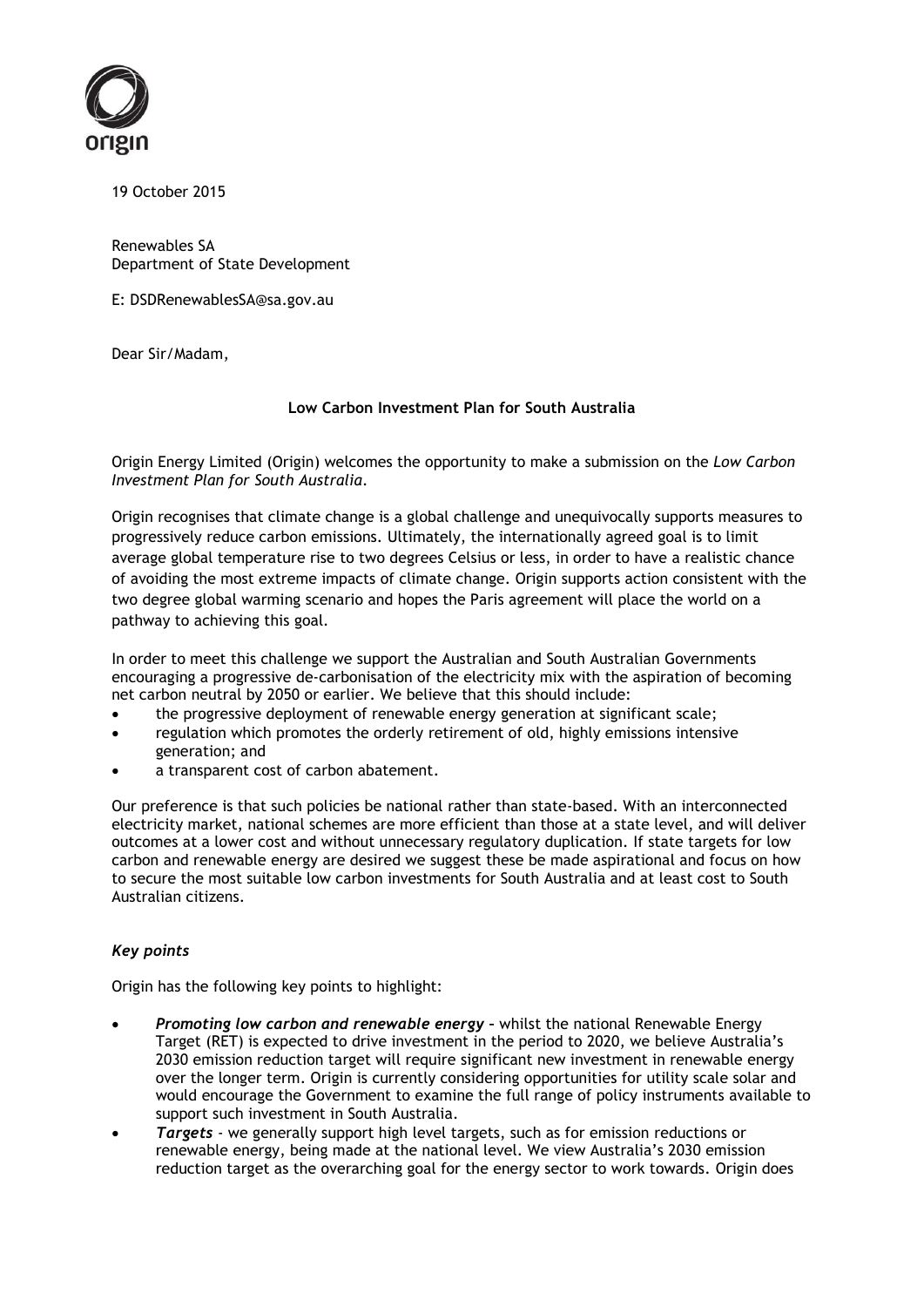not support a South Australian specific target for renewable energy that would mandate additional obligations to that of the national RET. If targets for renewable or low carbon energy in South Australia are desired we suggest these be made aspirational and focus on how to secure the most suitable generation for South Australia and at least cost to South Australian consumers.

- *Greenpower and voluntary markets -* should continue to be important mechanisms as they allow customers to choose to make an additional contribution to low carbon and renewable energy, without cross-subsidy. We believe GreenPower and other voluntary markets will become an increasing valuable tool as the nation works towards more ambitious carbon reduction targets.
- *Electric vehicles -* with an already high penetration of renewable energy, South Australia is an exciting market to encourage the deployment of electric vehicles.

#### *Promoting low carbon and renewable energy*

Origin is committed to meeting our obligation under the RET and can achieve this through various options including building projects directly, underwriting projects through power purchase agreements, or by purchasing certificates on market. As an example, we recently commenced receiving the full output of the 270 MW Snowtown II windfarm, the second largest in the country and located in South Australia. We are also exploring the potential for utility scale solar plants to help meet the target.

Origin is also one of the largest installers of rooftop solar systems in Australia, having directly installed about 90,000 systems to date. In total, about 400,000 of Origin customers have solar systems. This year, Origin launched a new solar leasing product, which allows more customers to access the benefits of solar without having to purchase the system. We are also exploring new battery storage solutions which are expected to be offered towards the end of the 2015 calendar year.

The Large-scale Renewable Energy Target (LRET) of 33 TWh by 2020 is a significant challenge for the energy industry which we estimate will require about 5,000 MW of new renewable capacity to be built over the next five years. To put this in context, to achieve the new build under the LRET will require about another 18 large wind farms like Snowtown II (270 MW) to be built over the next few years.

However, with Australia's 2030 emission reduction target now announced we believe a significant increase in renewable energy will be required in the period 2020 to 2030. As Origin's Managing Director, Grant King noted in a recent speech to CEDA, $<sup>1</sup>$  a 50% Australia wide renewable energy</sup> target by 2030 (equating to approximately 125 TWh of renewable energy) would deliver less than half of the announced carbon emissions reduction target.

With this in mind, we support the Australian and South Australian Governments encouraging a progressive de-carbonisation of the electricity mix. In recent submissions<sup>2</sup> we have stated that this should include:

- the progressive deployment of renewable energy generation at significant scale;
- regulation which promotes the orderly retirement of old, highly emissions intensive generation; and
- some form of carbon price signal for the electricity sector.

<u>.</u>

Our preference is that the policies listed above be national rather than state-based. In a related submission to the Victorian Government, we suggested that policies should be examined to progressively phase out brown coal generation, as this will deliver the biggest impact on reducing

<sup>&</sup>lt;sup>1</sup> "Paris and Beyond", Grant King, Managing Director Origin Energy, speech to the Committee for Economic Development of Australia, Brisbane,9 September 2015.

<sup>2</sup> For example, see our submission to the Australian Government's consultation paper "*Setting Australia's post-2020 target for greenhouse gas emissions*", 27 April 2015 and our submission to the Review of the Victorian *Climate Change Act 2010*, 7 August 2015.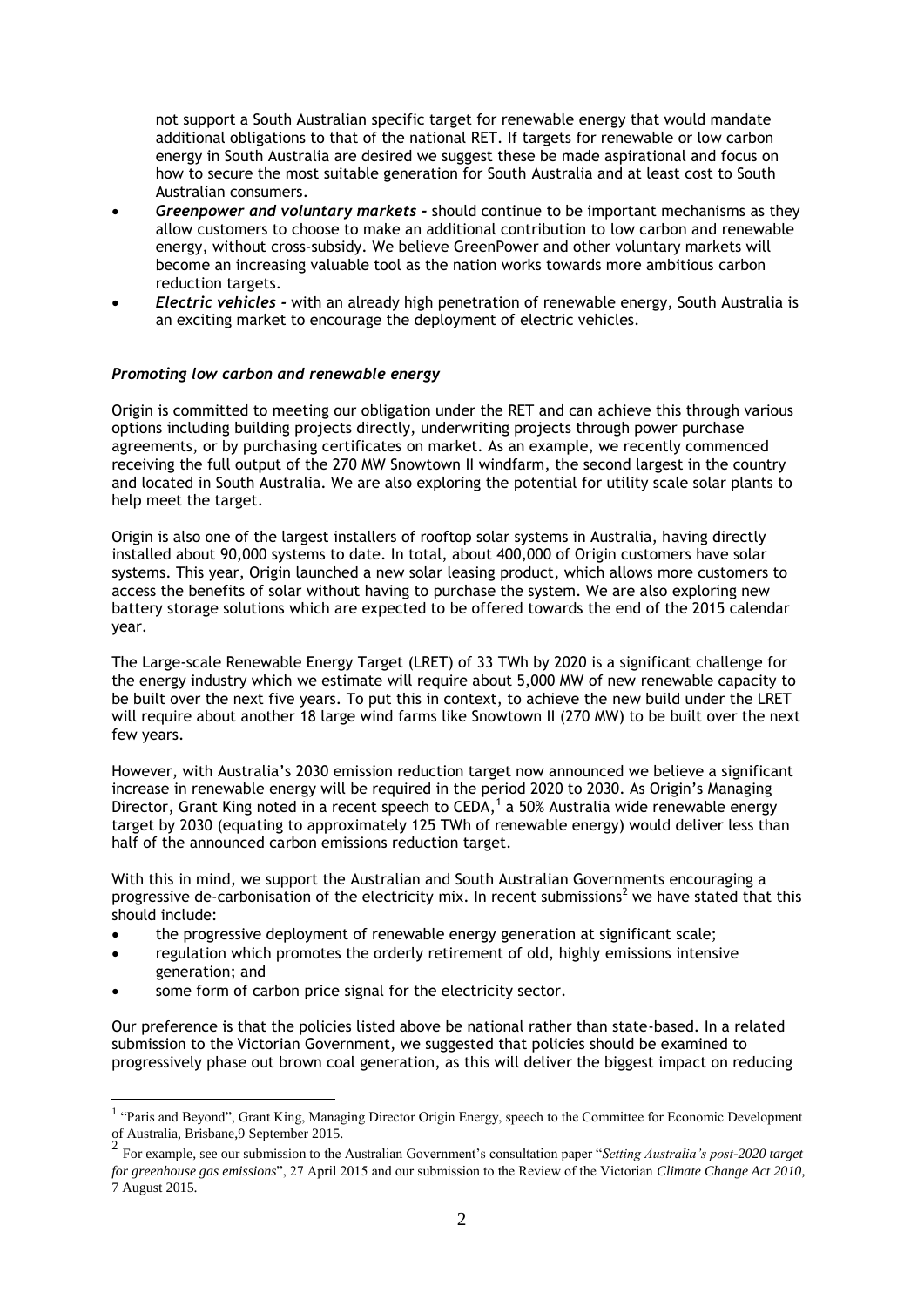emissions in Victoria and other interconnected regions of Australia including South Australia. Standards are currently being implemented in North America with the USA basing theirs on emissions intensity and Canada on the age of its generators. Either policy could be applied in Australia. In comparison to a carbon tax or emission trading scheme, standards are simple to communicate to the public and their results are more tangible.

In terms of the direct policy support for renewable energy in South Australia, we would encourage the Government to examine all types including grant funding, tax credits and planning regulations. Whilst reverse auction/tender style processes have been conducted recently in Australia<sup>3</sup>, these may not necessarily be appropriate for early stage or demonstration style projects. As noted above, Origin is currently exploring the opportunities for utility scale solar in Australia and would welcome further discussions on the issue.

# *Targets*

Origin supports the progressive decarbonisation of the electricity sector in Australia and views the increased deployment of solar and wind technologies as a key part of this transition. Our philosophy is that this deployment should be underpinned by sustainable policy that encourages the commercial uptake of renewable generation sources, without excessive cost subsidisation. We expect rooftop solar PV installations to continue growing strongly and have invested in expanding our solar and emerging technologies businesses. We also support the deployment of large-scale generation sources such as utility scale solar and wind.

Falling technology costs have created genuine opportunities for solar and emerging technologies businesses, as demonstrated by the substantial number of alternative energy sellers that have entered markets across Australia. Consumers stand to benefit more from businesses competing for market share to deliver these services at an affordable price than they will from Government interventions. Origin does not support a South Australian specific target for renewable energy that would mandate additional obligations to that of the RET. The cost curve for solar technologies continues to fall largely due to external factors, such as breakthroughs in research and development and improved economies of scale in manufacturing. Mandating additional targets may see the uptake of technology before they reach cost competitiveness, with the result that consumers will pay more for products than they would under a market led rollout.

State jurisdictions must be particularly sensitive to Federal energy and climate change policy and how proposed state policies may interact. Additional state policies can drive up costs for consumers and adversely impact on a state's relative economic competitiveness. We believe that delivering low cost renewable energy generation for South Australia generally requires a nationally consistent approach. Origin therefore encourages the South Australian Government to carefully consider the role its low carbon energy initiatives play in the context of global and Australian carbon reduction targets and initiatives, and with consideration of the broader impact on an oversupplied National Energy Market (NEM).

If targets for low carbon energy in South Australia are desired we suggest these be made aspirational and focus on how to secure the most suitable generation for South Australia and at least cost to South Australian consumers. Government tenders for renewable energy, as long as they are not additional to the LRET, may be one way to achieve this, although we note above that all policy options should be considered.

# *GreenPower*

1

GreenPower is a voluntary, government accredited, program that supports the production of electricity from renewable sources over and above the mandatory targets set under the RET. GreenPower has proved to be a very popular scheme and Origin believes that GreenPower should continue to be an important mechanism as it allows those customers who choose to make an additional contribution the opportunity to do so. Importantly, it does not involve a cross subsidy

<sup>&</sup>lt;sup>3</sup> For example, in the ACT for wind farms.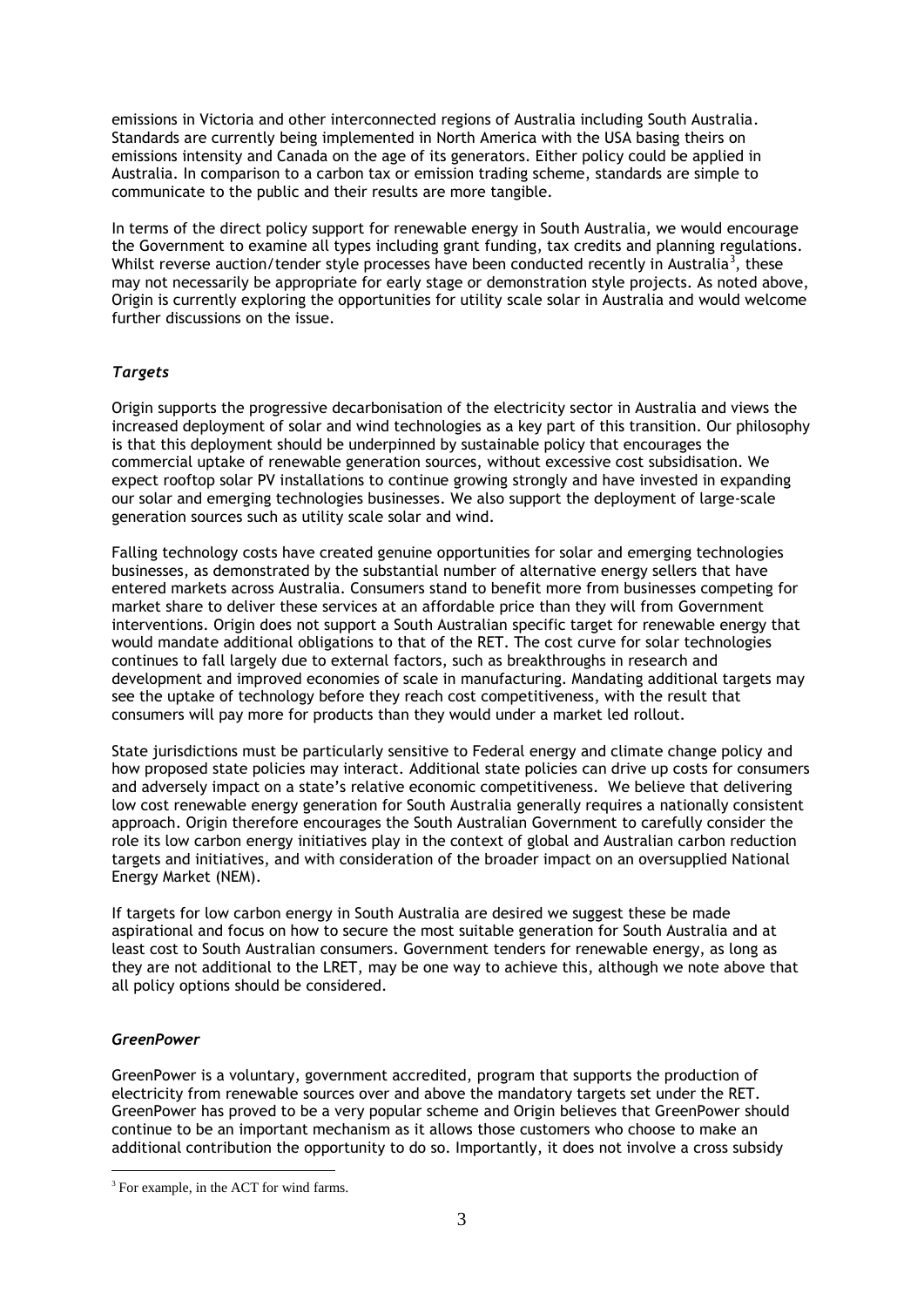and does not force other customers to pay for this additional support. In this way it is an equitable, market driven product.

Essentially, GreenPower involves retailers purchasing additional Large-scale Generation Certificates (LGCs) from accredited providers (such as wind and solar farms) for their GreenPower customers and then voluntarily surrendering these. The GreenPower program undertakes a rigorous audit of providers to ensure the correct amount of LGCs has been purchased and surrendered each year.

#### *Electric vehicles*

As the electricity sector progressively decarbonises, it will increase the abatement potential of electric and hybrid electric vehicles. With an already high penetration of renewable energy, South Australia is an exciting market to encourage the deployment of such new technologies.

We suggest that policies be examined which support the cost effective uptake of new technology in Australia. We note the recent report for the Electricity Supply Association of Australia<sup>4</sup> which seeks to promote debate about effective policy measures to promote the uptake of electric vehicles in Australia. Policies examined in this report include supporting infrastructure such as charge points; stamp duty and registration reductions; and preferential parking and traffic lane treatment.

Electric vehicle sales can also be coupled with GreenPower or similar products so that they are powered by fully renewable electricity generation. Further, there are opportunities for South Australian industry to become involved in the manufacture and support of electric vehicle components and the charging infrastructure.

If you have any questions regarding this submission please contact Matthew Kaspura (Manager Carbon Policy) on +61 2 8345 5287. We look forward to further consultation as South Australia's climate change policy evolves.

Yours sincerely,

1

Tim O'Grady General Manager Public Policy and Government Relations Origin Energy Limited GPO Box 5376 Sydney NSW 2001 +61 2 8345 5250–[Tim.OGrady@originenergy.com.au](mailto:Tim.OGrady@originenergy.com.au)

<sup>4</sup> Energia, *Review of Alternative Fuel Vehicle Policy Targets & Settings for Australia*, July 2015.